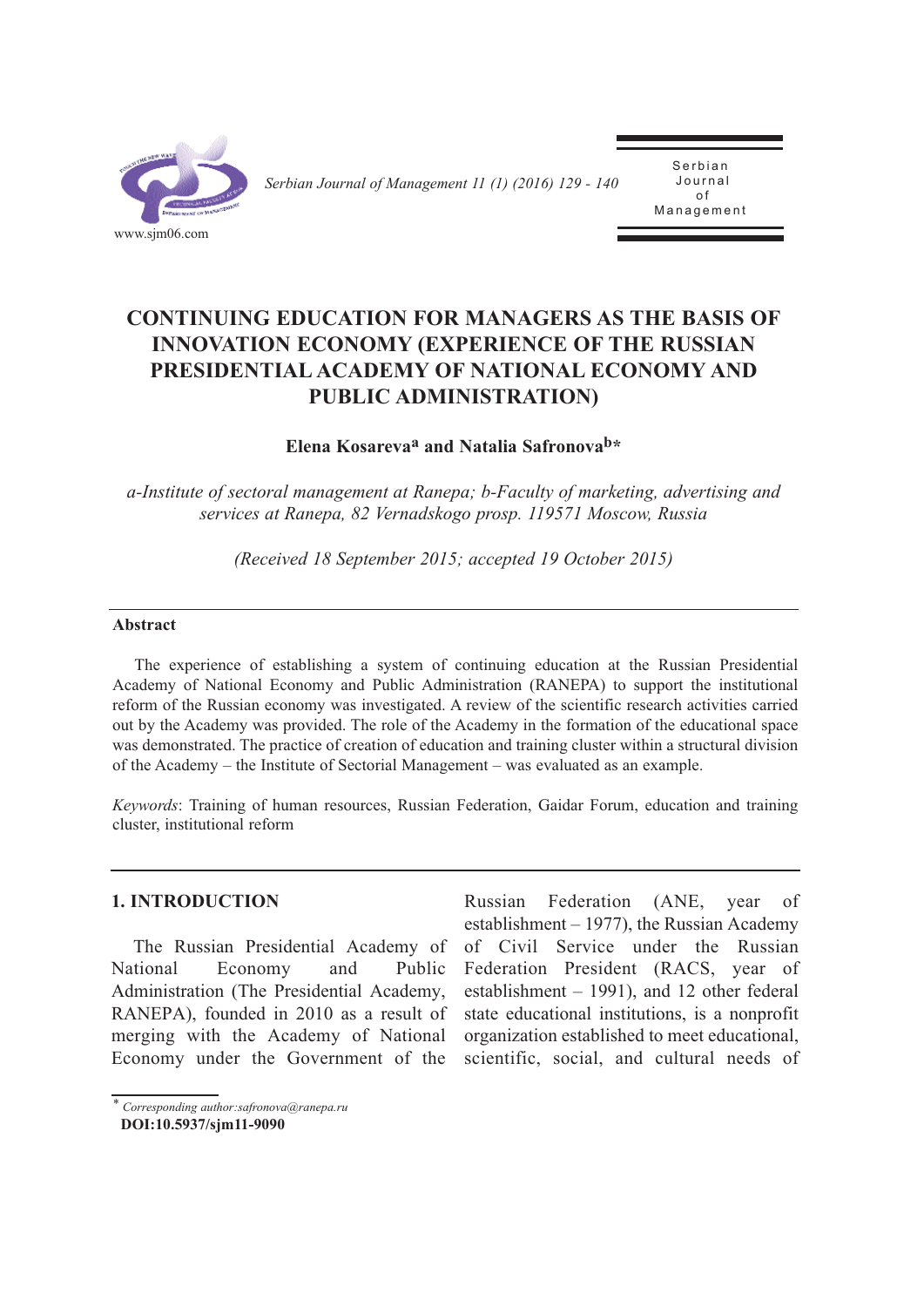citizens and society. The Academy offers secondary vocational, higher education, and supplementary education programs, conducts fundamental and applied scientific research across a broad spectrum of disciplines, and carries out the functions of a scientific and methodological center of the Russian Federation education system in the main areas of its activity.

The Mission of the Academy is to produce flexible, globally competitive managers capable of addressing the challenges of social and economic development with professionalism and innovation in both public and private sectors (http://www.ranepa.ru/)

Accordingly the mission driven goals of the Academy are: a) to train globally competitive and adaptive managers for the innovation economy and state, public, and private sectors to address the problem of innovative development of society; b) to carry out fundamental and applied research and development activities in the socioeconomic and humanitarian areas; and c) provide scientific and expert-analytical support to state authorities of the Russian Federation.

The key competence field of RANEPA is management development in the broad context of global and national political, socio-economic, historic, legal, as well as cultural environments. Built on this broad humanitarian platform RANEPA focuses on three fundamental tasks: training of public officials, business education, and policy research (http://www.ranepa.ru/).

The functions and powers of the founder on behalf of the Russian Federation in relation to the Academy are vested in the Office of Presidential Affairs of the Russian Federation. Chancellor of the Academy, Vladimir Alexandrovich Mau (Figure 1), Doctor of Economic Sciences, is an expert in the field of institutional economics, economic theory, history of economic thought and national economy. The special status of the Academy – the only educational institution in Russia under the President of the Russian Federation – defines the special status of the Chancellor, whose candidacy must be approved personally by the President of the Russian Federation.

In his scientific articles, the Chancellor of the Academy discusses potential options and variants of development of the Russian social policy – the problems that exist in the education, healthcare, and culture sectors, which were not included in the Strategy-2020, but without which it is impossible to ensure the development of human capital. Special attention in the articles of Professor V.A. Mau is drawn to the formation of the middle class in Russia, the demands of the class regarding the quality of the education and health services as well as organization of the pension system. The problem of poverty, which acts as a barrier to social and economic development of Russia, occupies a special place in the articles of the Chancellor of the Academy (Mau & Klyachko, 2013).

## **2. ORGANIZATIONAL STRUCTURE OF THE RANEPA**

The Academy's management system is based on the principles of collective decision-making and balancing the interests of the state, society, and individuals, and includes the following:

- Conference of the academic staff, representatives of other categories of employees, and students;

- Academic Council of the Academy;

- Chancellor;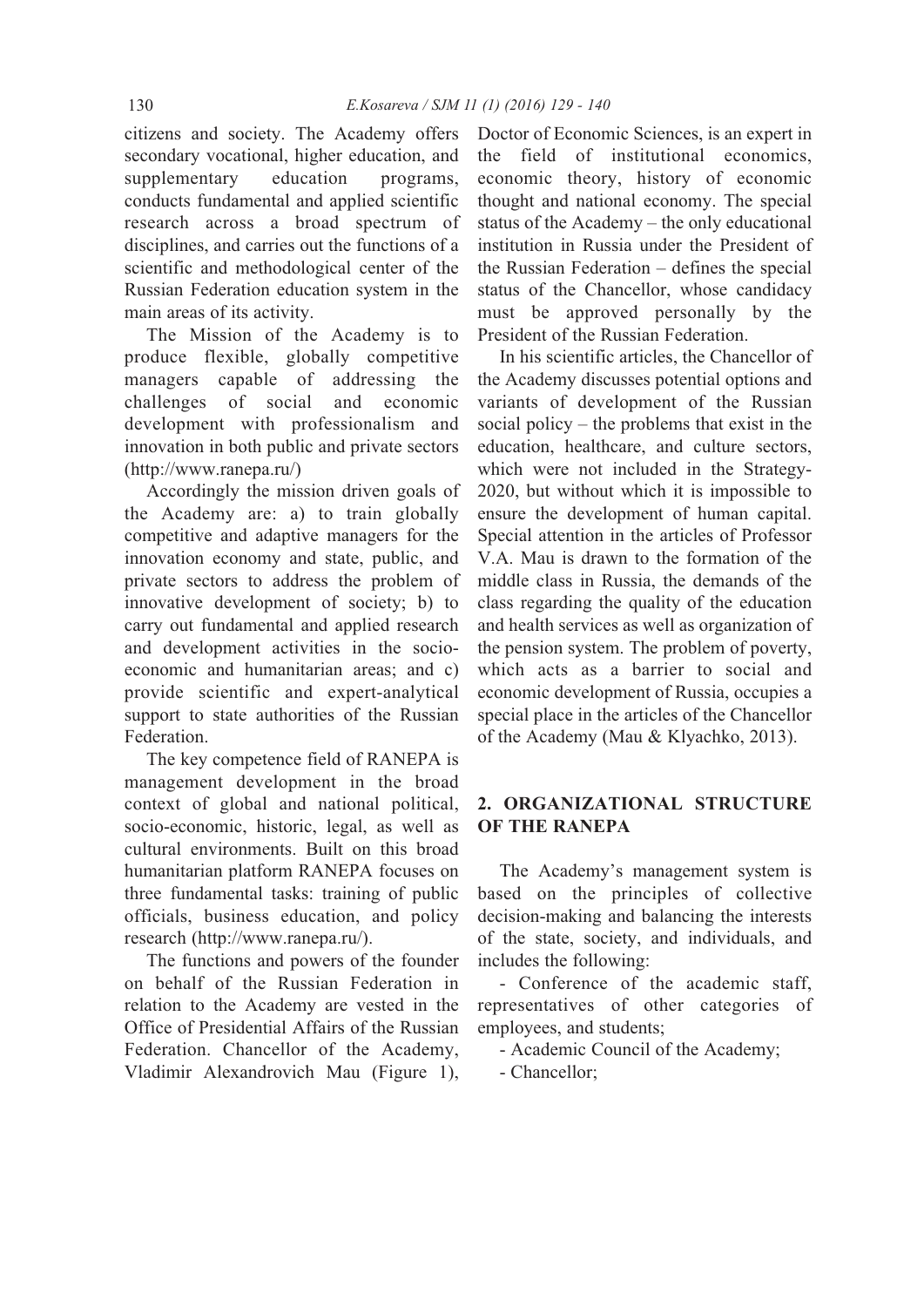

*Figure 1. Rector of the Academy Vladimir Mau and representatives of the Gaidar Forum*

- Board of Trustees of the Academy;

- Student Council.

The priorities of the Academy include the following:

- Establishment of a unified system of training of human resources;

- Leadership in the training methodology and geographical coverage with respect to training of state and municipal officers;

- Internationally recognized business education programs;

- Development of active teaching methods;

- Ensuring interdisciplinary and individual character of training programs;

- Analytical support of public authorities.

The educational standards of the Academy correspond to all relevant applicable requirements and ensure the formation of the necessary systemic and professional competences, individualization

of the learning process, gaining of practical experience in relevant professional fields, knowledge of the English language at the internationally acceptable level, and establishment of common cultural foundation for the self-development of students.

The Academy is currently the largest educational institution in Russia whose structure comprises 5 institutes, 8 faculties, and 63 branches.

## **3. EDUCATIONAL CAPACITIES OF RANEPA ACADEMY**

The Russian Presidential Academy is the largest university in Russia and Europe as a whole. With over one million gross square meters of space, RANEPA's main campus and regional branches boast facilities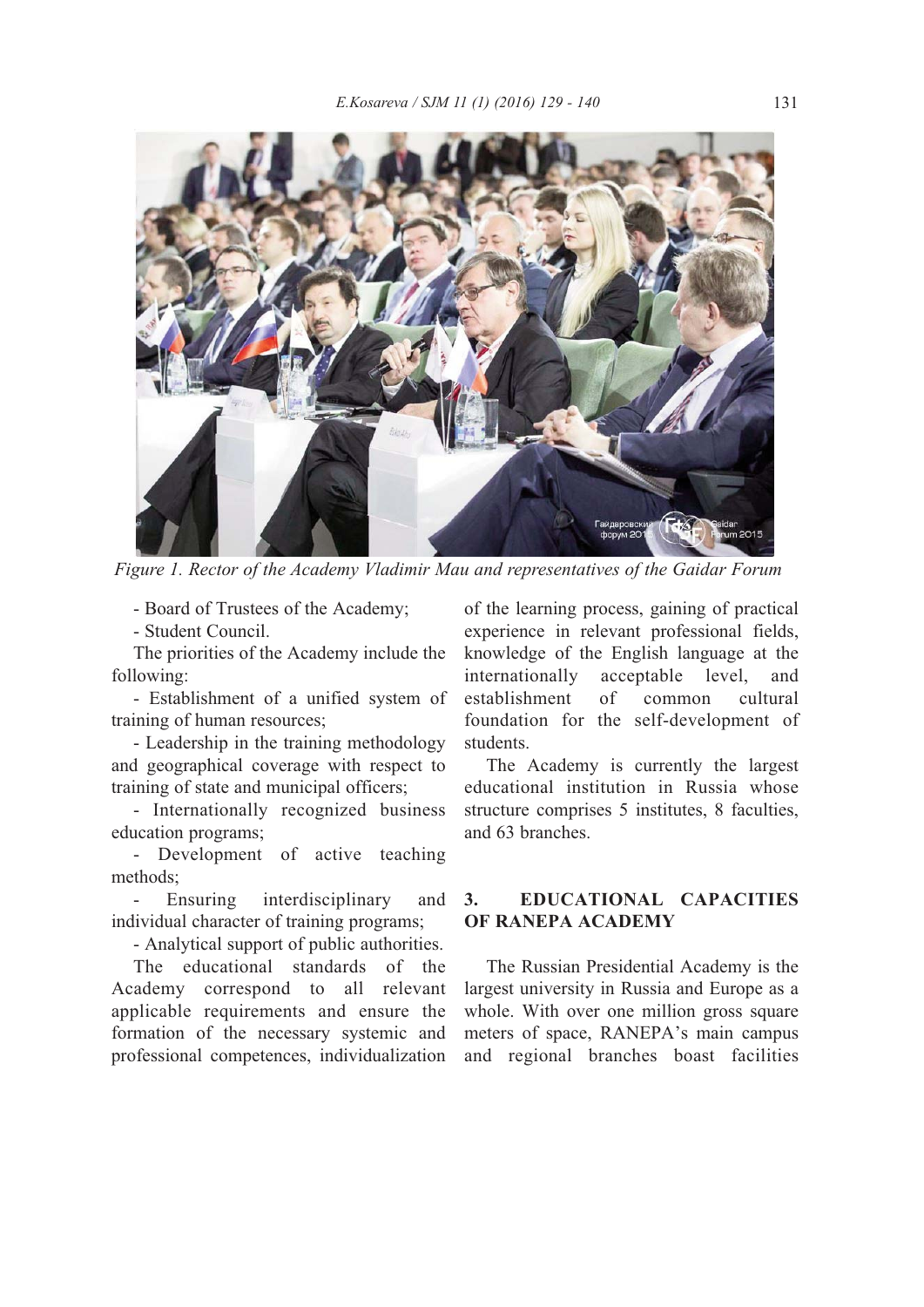

*Figure 2. The building of the RANEPA campus in Moscow* 

abundantly equipped with modern auditoriums, libraries, sports facilities, stadiums, cafeterias, restaurants, dormitories, business centers, and guesthouses. The central building of the RANEPA academy in Moscow is presented in Figure 2.

The total number of students enrolled in higher education programs (undergraduate, specialty programs, master's degree programs) offered by the Academy and its branches equals 100,401 individuals, including 40,173 full-time students. Figure 3 shows the dynamics of the number of students studying at the Academy with allowance for the study mode (the data provided by the Educational Policy Office of the Academy).

The Academy currently offers educational programs in 59 areas of training and higher education specialties (bachelor's, specialties, master's degree programs) and over 400 additional professional education programs.

This unique combination of educational programs enables the shifting from training to re-training of human resources in order to adapt to the rapidly changing conditions of the economy and ensure high adaptability of the programs to the tasks that the Russian managers face in the modern dynamic world. The high standard of training is achieved through employment of highly-qualified research and teaching staff. The Academy currently employs 1002 academicians; 75% of the teaching staff on average have earned advanced academic degrees.

Figure 4 shows the change in the number of students at different stages of development of the Academy. It should be noted that in the period 2007-2011, data are presented separately for the Academy of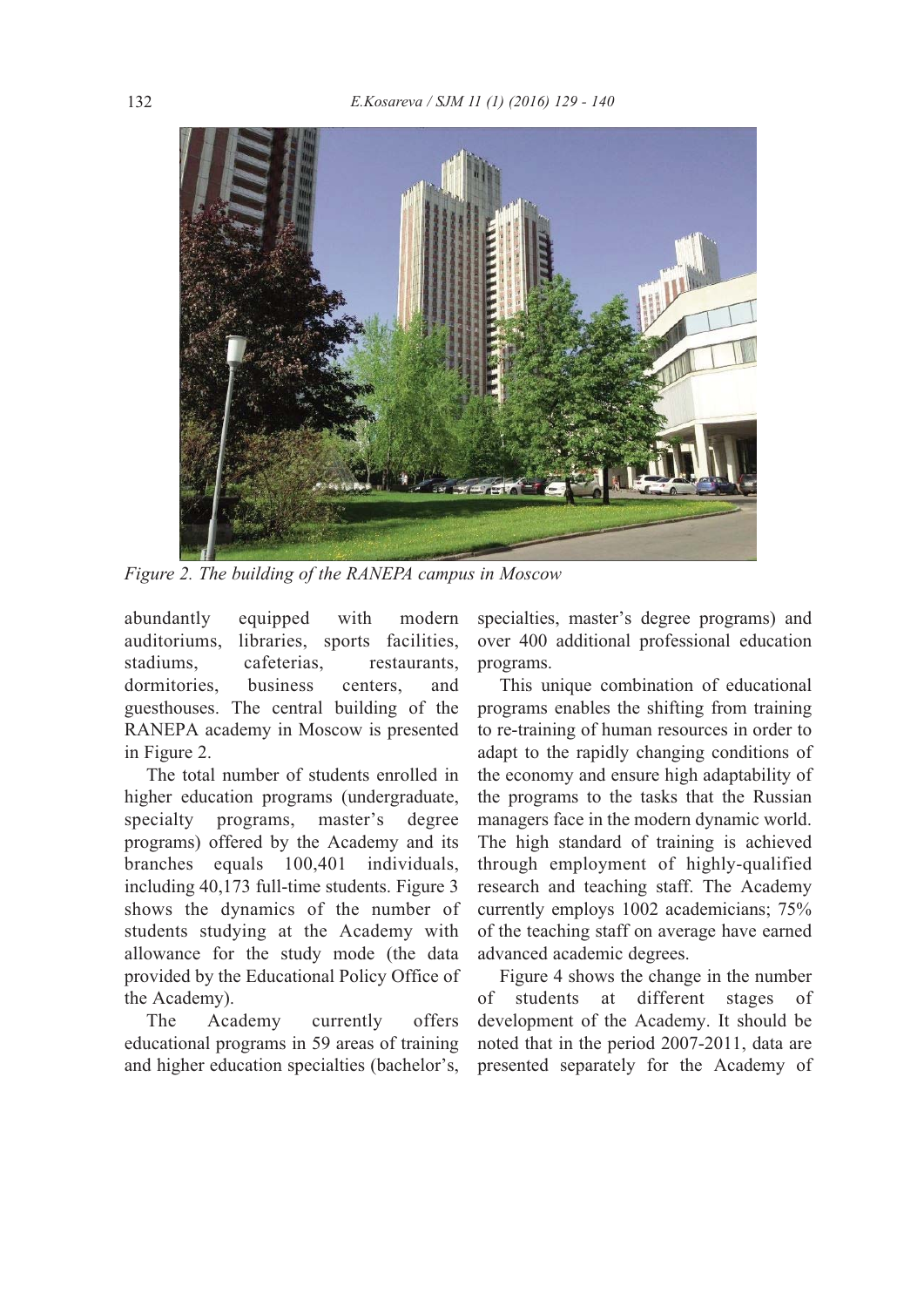

*Figure 3. Dynamics of the number of students studying at the RANEPA Academy (http://www.ranepa.ru/eng/ ): ANE - Academy of National Economy; RAGS - Russian Academy of Civil Service; RANEPA - Russian Presidential Academy of National Economy and Public Administration*

National Economy and RAGS. After the unification of educational institutions in 2012, there was a significant increase in the number of students.

Significant changes have occurred in the structure of the set for various academic programs demonstrated in Figure 4 (the data provided by the Educational Policy Office).

Comparing the results of the set after two years, after the merger of the two schools and the Academy founded we see, that the number of bachelors doubled with a slight reduction in the number of masters. The ratio between the number of budget and commercial places has changed slightly, with an overall increase in the number of students accepted to full-time training.

The high quality of education offered at the Academy is attributed not only and not so much to the highly qualified teaching staff, but to the high level of academic preparedness of the Academy entrants. The dynamics of changes in the average passing grades (Unified State Examination) for various undergraduate programs is positive.

The Academy also treasures the fact that many important individuals in Russia are RANEPA graduates. For example, 60% of all Russian federal government officials are from the Academy. Also, 40% of Russian MBA graduates received their degrees from RANEPA.

The Academy has established extensive international connections with the leading foreign universities, including Stanford University (the USA), Harvard University (the USA), Duke University (the USA), Kingston University (the UK), as well as universities of Germany and France. The Academy not only sends Russian students abroad and implements joint programs with leading universities, but also trains foreign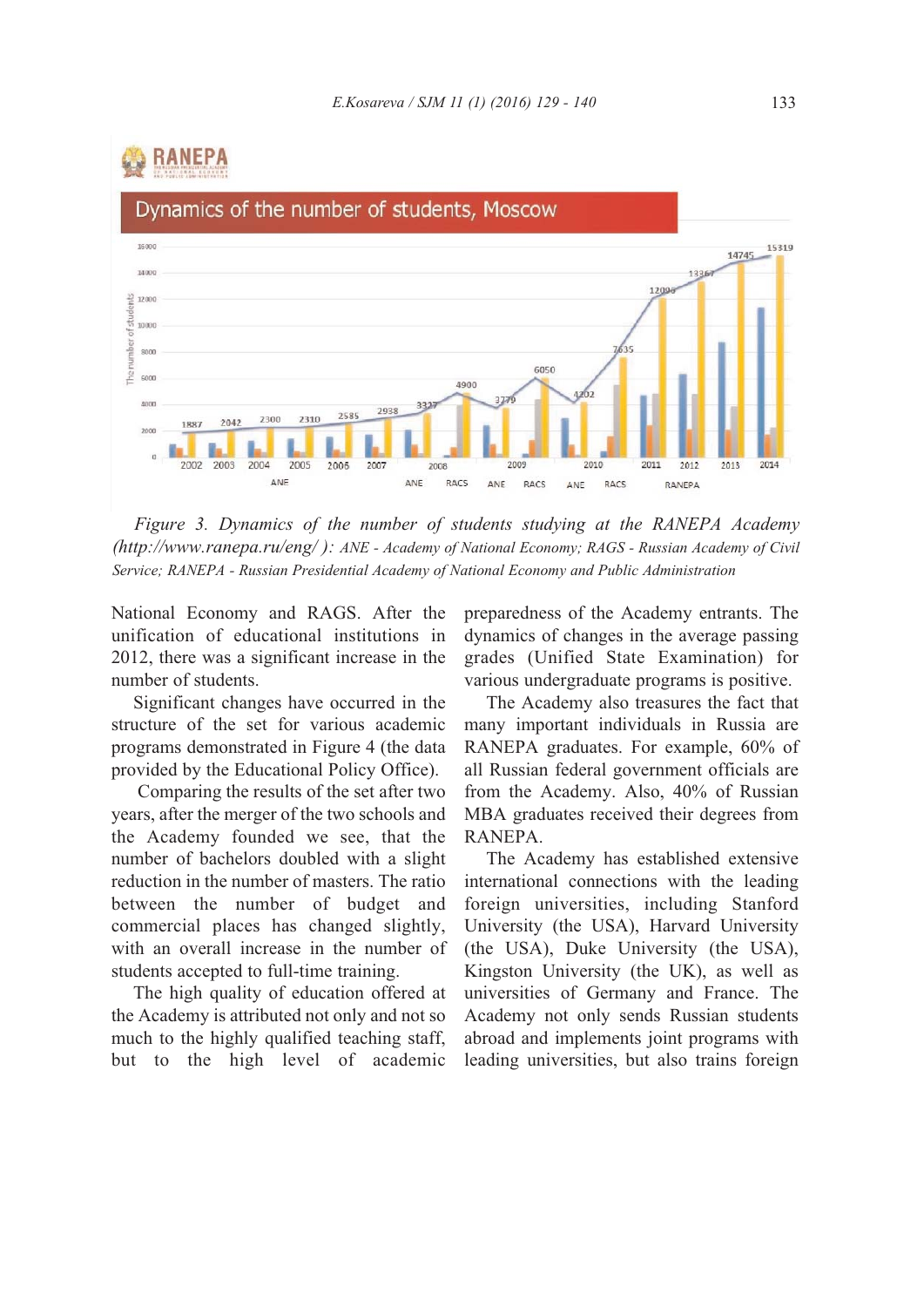

*Figure 4. The structure of the set for various academic programs at 2013 and 2014 years.*

students. In the 2013/2014 academic year, the total number of foreign students enrolled in higher education programs exceeded 580 individuals. Students from Germany, France, Israel, the Republic of the Congo, Serbia, and the CIS study at various branches of the Academy. The number of branches training foreign students is also increasing. Thus, the Altai Branch, the Dzerzhinsk Branch, and the North-Caucasus Institute (a branch of the Academy) accepted foreign students for the first time, while a total of 174 students from 11 countries are currently enrolled at the North-Western Institute of Management (a branch of the Academy).

The Academy successfully implements supplementary professional education programs designed to train representatives of the business community, state and municipal officers, as well as managers of various levels. The Academy traditionally maintains connections with the leading commercial organizations developing and implementing supplementary professional education programs upon request.

As part of the development strategy of the Academy, the expert group of the Academy together with the experts of the World Bank developed Regulations for evaluation of performance of various structural units of the Academy engaged in offering educational programs that must conform to the international educational standards, e.g. Doctor of Business Administration, Executive Master of Business Administration, Master of Business Administration, and Specialized Master.

Informational support of the educational process is another important condition of training of modern managers for the innovation economy. The Funds of the Scientific Library of the Academy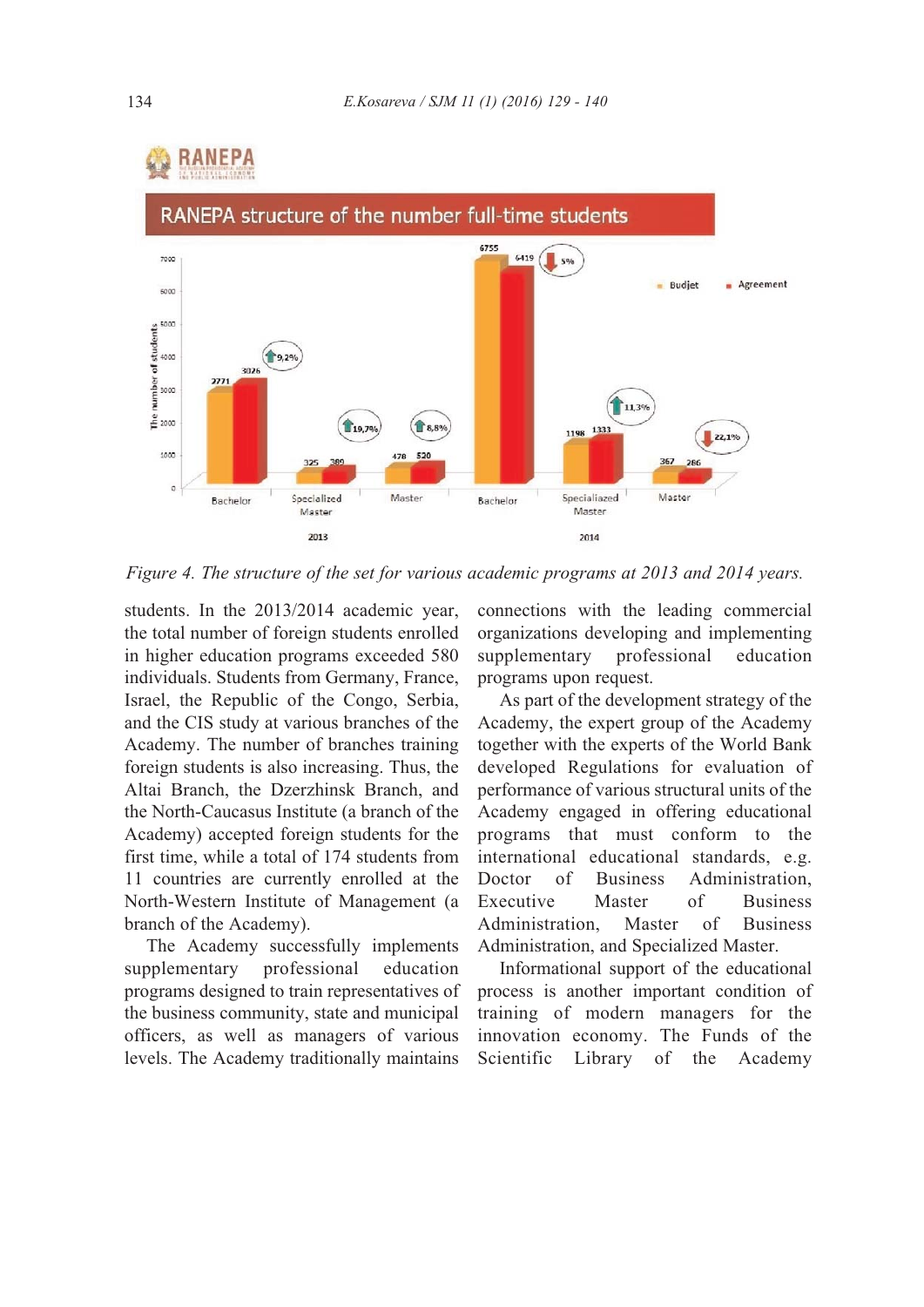

*Figure 5. Graduation day of the Ranepa students – class 2015*

containing 1,104,658 items, including those in foreign languages, of which 282,780 pieces of learning materials, including 83,237 compulsory publications, 112,338 works of fiction, and 710,450 pieces of scientific research have become the center of this process. A total of 911 copies of publications in electronic form on CD-media containing audio-visual materials are available at the Library. The Electronic Library System "The University Library" contains 4,220 electronic textbooks. A total of 1993 terminals currently provide access to the Electronic Library System, modern professional databases, reference information, search engines, and the Internet. All students, listeners, and teaching staff of the Academy are provided with free access to the following world science and information systems:

Annual Reviews, Bloomberg, Cambridge

University Press, EBSCO Publishing, Emerging Markets Information Service (EMIS), IMF eLibrary, JSTOR, New Palgrave Dictionary of Economics, OECD iLibrary, Oxford University Press, Oxford Handbooks Online, SAGE Publications, Science Direct, SCOPUS, Springer, Taylor and Francis, Web of Science, Wiley Online Library, World Bank Elibrary.

Each year, graduated students of the academy, are issued the diplomas on the honorary manifestation presented in Figure 5.

## **4. THE RESEARCH WORK AT THE RANEPA ACADEMY**

The areas of interest of the researchers at the Academy include the following: economic history, general processes of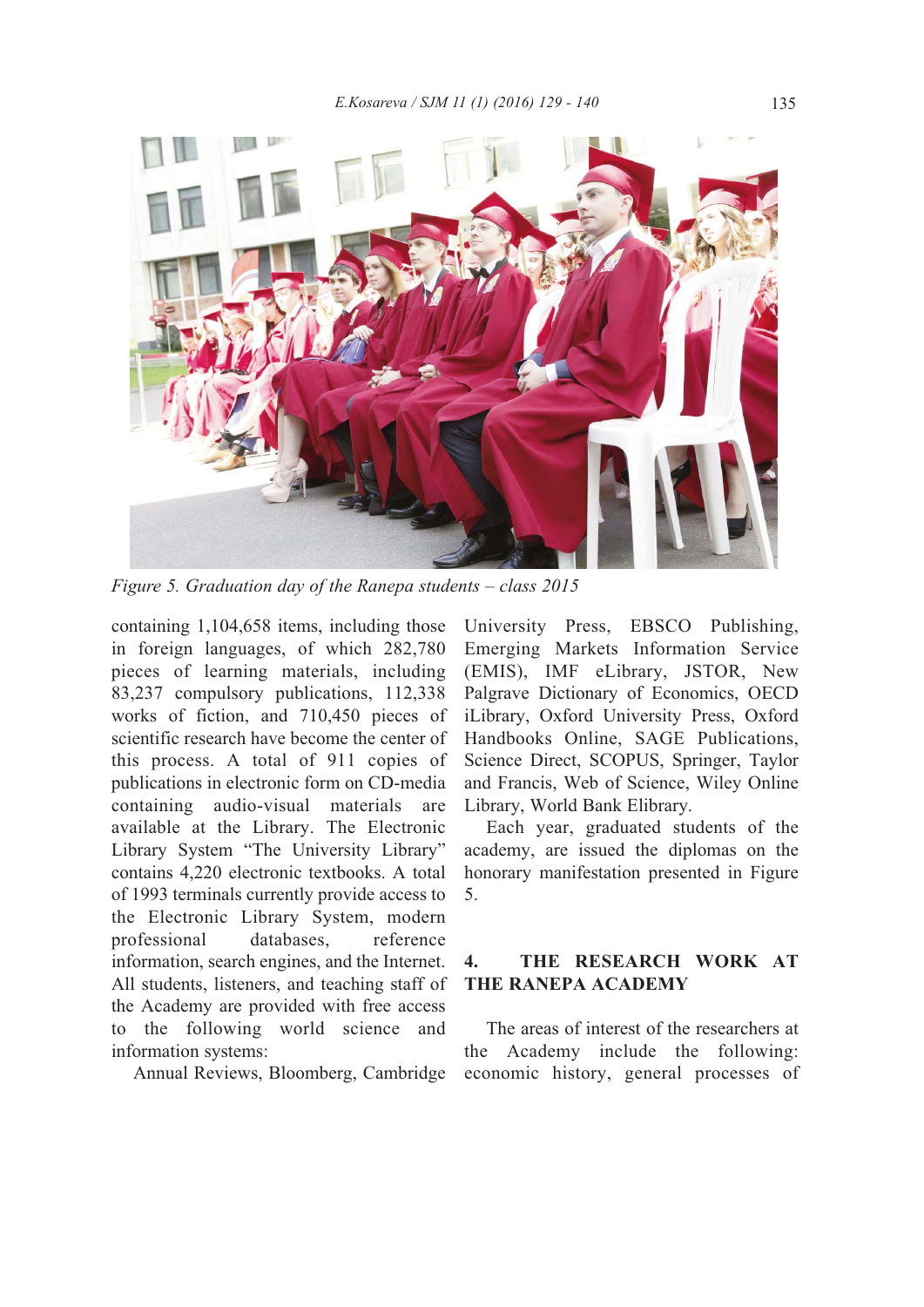economic transformation, economic growth, macroeconomic forecasts, budgetary and monetary and credit policy, tax reform, budgetary federalism, problems of social development, income and consumption of population, social policy and pension reform, economics of education, financial economics, theory and practice of corporate finance, privatization, protection of property rights, institutional and investment aspects of the post-privatization development of enterprises, strategic financial management, corporate, project, and venture funding, evolution of property relations and corporate governance, land markets and agrarian reform, housing and communal complexes and models of effective management of housing and communal services, deregulation, regional economic development, professional standards of qualifications of procurement specialists, problems of development of major economic sectors and industries, industrial markets, structural and investment policy, innovation processes in the scientific-technical and industrial organizations, external economic relations, development of human and intellectual potentials in the world economy and in Russia, management theory and practice, strategic management and marketing, strategic logistics, analysis and forecasting of political situation (political economy), analysis of the Russian and international experience of combating corruption, sociological and legal disciplines. The global experience in the field of theory and practice of economic reform is also analyzed and summarized.

The customers that order the research services from the Academy traditionally include the Administration of the President of the Russian Federation, the Government Office, the Council of the Federation of the Federal Assembly of the Russian Federation, the Accounts Chamber of the Russian Federation, the Central Bank of the Russian Federation, the Ministry of Economic Development of the Russian Federation, the Ministry of Finance of the Russian Federation, leading consulting agencies, large corporations, and industrial enterprises.

The Academy integrates advanced research and educational programs that address the problems of innovative development within the framework of unified educational space, which represents a set of interrelated systems of training, methodological, and informational support, education quality assurance, management, planning and monitoring of the education process as well as mobility of students, graduate students, scientists, and academics.

Information and learning environment is currently being created and developed which will assist in modern implementation of the functions of teaching and management of the education process and its quality. The publication activity of the employees, students, and graduate students of the Academy in the reporting year can be evaluated using various lists and databases. The data that are considered most reliable are derived from the RISC, Scopus, and Web of Science data.

The total number of citations for all publications of the Academy indexed in the Russian and international informationanalytical systems of scientific citation for the past 5 years  $-11,602$ .

The results of scientific research and analytical and advisory work conducted by the Academy are traditionally discussed at the Gaidar Forum – the largest annual scientific event of international importance held in Russia in the field of economics. The Forum is traditionally opened by the Prime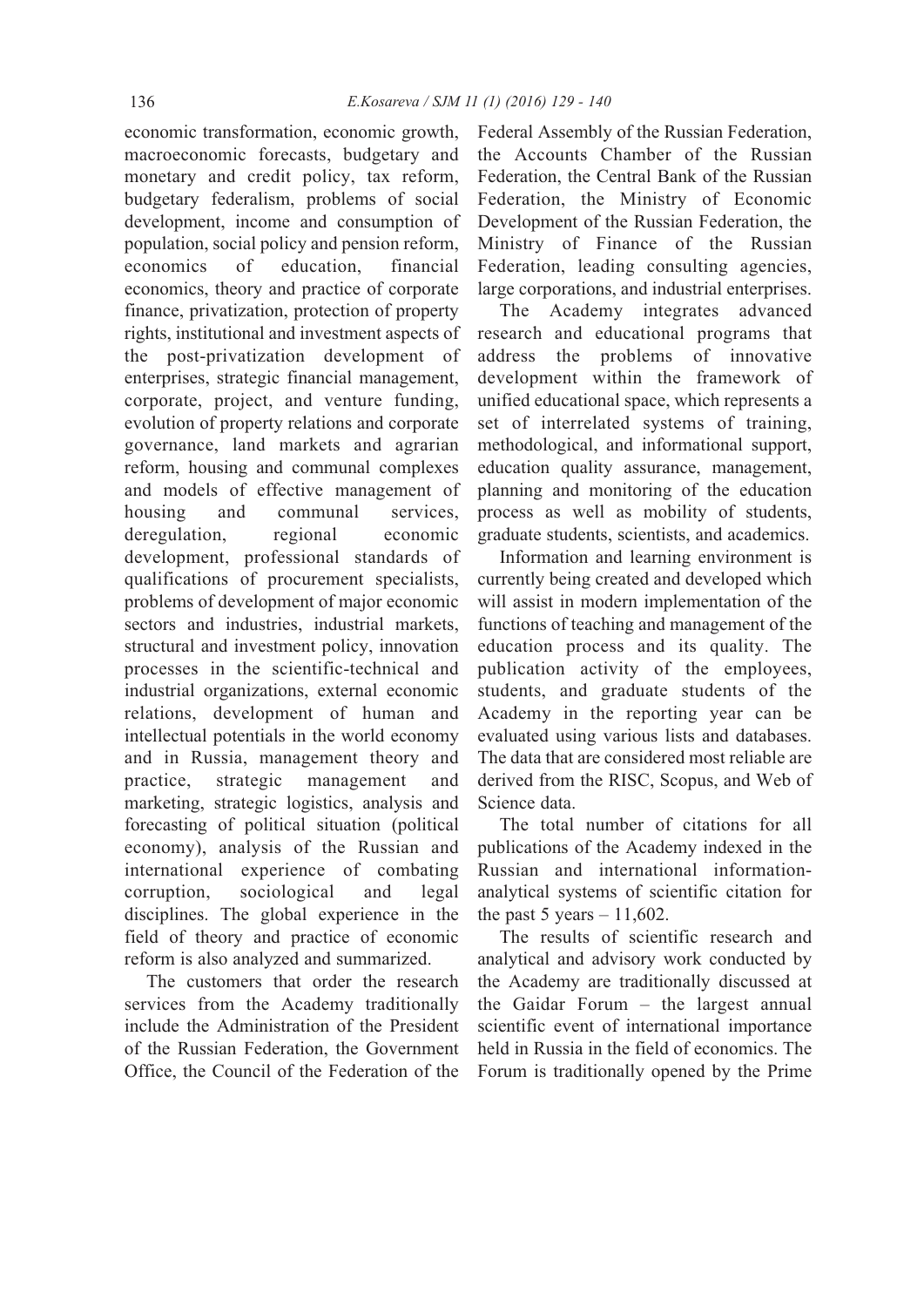Minister of the Russian Federation.

In 2015, the Forum was held in January and was titled "Russia and the World: a New Vector". The discussions of the Forum are traditionally devoted to the position and the strategic role of Russia in the world.

The Forum represents a unique intellectual platform uniting theorists and practitioners, world's leading scientists and politicians, representatives of higher financial circles and the global business elite. Every year, the Academy attracts stars of the global economic thought, Nobel Prize winners in economics, the best teachers of the global leaders among universities (Harvard, Stanford, MIT, etc.), and representatives of the Russian political establishment, as well as higher financial and business circles. The Forum accepts all those who contribute to global order with their achievements in the economic science and exert influence on the socio-economic development of regions and individual countries. In the Russian media, the Forum has earned the reputation of the "Russian Davos Forum" included in the list of the world's leading economic conferences with respect to participant composition and the status of the experts. For guests from abroad, the Forum represents an important source of information regarding major trends in the socio-economic and political development of Russia and the state of its business environment and acts as an investment climate barometer. For local experts, participation in the Forum enables them to determine the prospects for further economic growth and integration of Russia into the world economy.

The Forum acts as a continuously operating platform for holding various events of different level of importance and scale: plenary sessions, expert roundtables,

and panel discussions. The Forum moderators include high-ranking policy makers and influential experts: Russian Government officials, representatives of regional authorities, leading Russian and foreign economists and scientists. One important feature of the Forum is the active involvement of students and young scientists in its operation, who act as speakers and discussion participants along with recognized authority figures in the field of economics.

The discussions held at the Forum have traditionally been focused on the most pressing issues of modern times. Particular importance is attached to matters related to the comprehension of the position and the strategic role of Russia in the world.

In 2015, the Forum was attended by approximately 5,700 people, including hundreds of experts from dozens of countries and over 900 journalists. The participants of the Forum in 2015 included such outstanding experts as Jean-Claude Trichet, the President of the European Central Bank (2003-2011), the Chairman of the "Group of Thirty"; Christopher A. Pissarides, Regius Professor at the London School of Economics and Political Sciences, a Nobel Prize winner in economics; Immanuel Wallerstein, Professor at Yale University, one of the leading sociologists in the world; Michel Roger, the Minister of State (Prime Minister) of the Principality of Monaco; Jacob Frenkel, the Chairman of JP Morgan Chase International; Emmanuel Faber, the CEO of Danone, and many others.

### **5. FINAL REMARKS**

As has already been noted, multidisciplinary approach, which is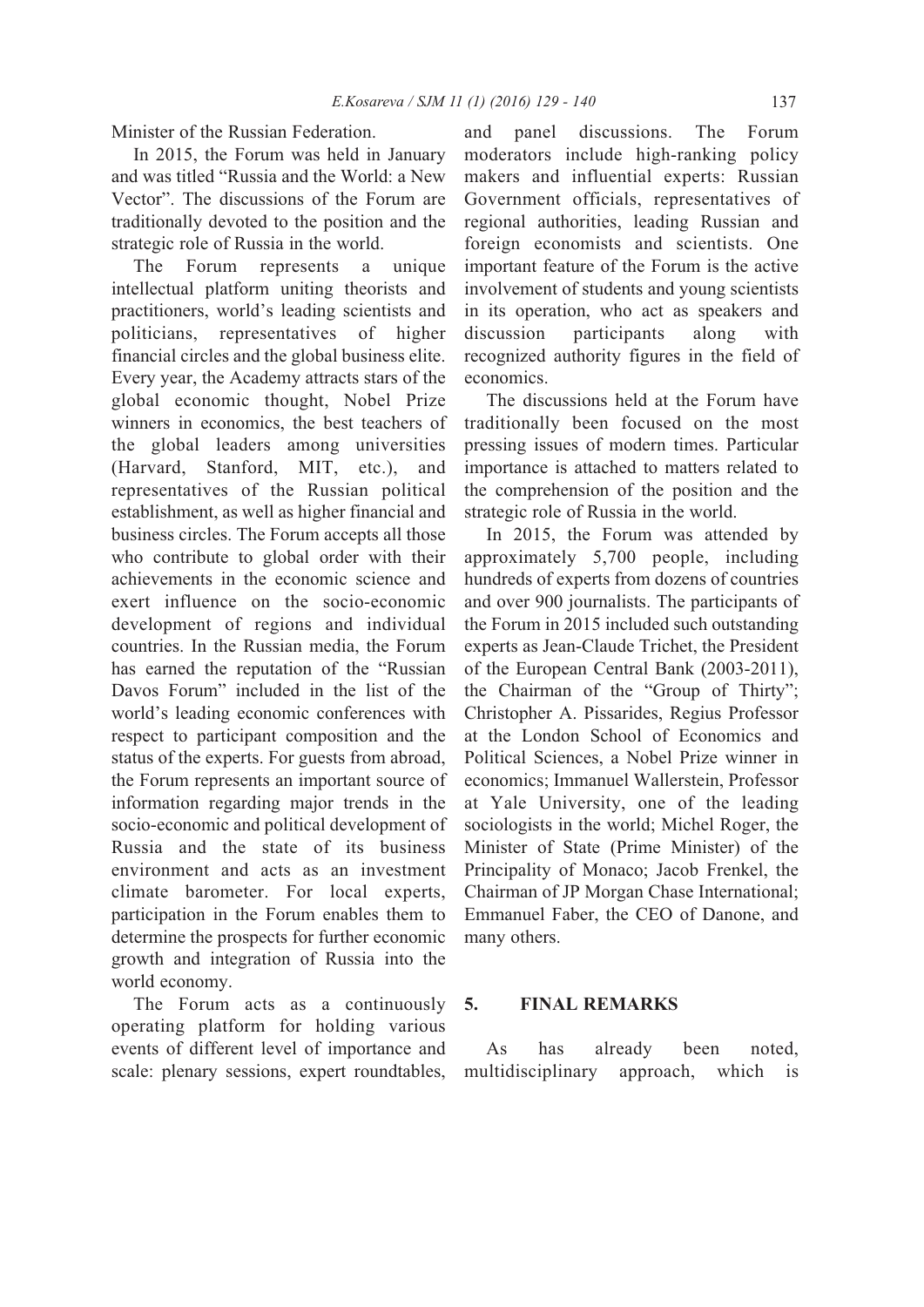implemented at the Academy, is one of the main features of training of modern managers. Each of the 65 regional branches consists of institutes and departments that provide training in various areas (e.g. state and municipal management, sports management, healthcare organization, etc.) and fields (e.g. economics, law, sociology, management, marketing, economic security, etc).

The operation of the structural divisions of the Academy is considered in this text using the Institute of Sectorial Management as an example. The Institute consists of 6 faculties, 3 scientific-practical centers, and 9 departments; it offers undergraduate programs in 5 fields of training, 11 master's programs, and over 40 further education programs for various sectors of the national economy.

The Institute's missions are: a) to provide knowledge to the students and listeners of the educational programs and contribute to the formation of professional competencies for the purpose of self-realization and application of skills by the students in various areas of activity; b) to ensure training of unique specialists and leaders for various industries of the Russian economy capable of responding to the challenges of the modern market (http://www.ism.ranepa.ru/ ).

A total of 1,500 students are enrolled in higher education programs at the Institute of Sectorial Management. New educational programs are implemented every year to meet the needs of the Russian economy. Thus, a new specialization "Service in the Fashion and Beauty Industry" became available in 2015 within the framework of the "Service" undergraduate program; the Faculty of Engineering Management is currently enrolling students into the master's degree programs "Contract Manager and Management of Production Systems" and "Management of Software Companies".

Due to the fact that the training programs offered to students by the Institute of Sectorial Management are applicationoriented, the Russian and the international real estate markets represent the main object of research carried out by the Department of Real Estate Economics.

Real estate represents one of the sectors of the Russian economy, for which training of professionals has been provided for over a decade. It is the primary focus of the scientific analysis conducted by the Institute of Sectorial Management. The trends and approaches to regulation of the Russian real estate market are subjected to thorough consideration. The scientific developments are subsequently used in "green" construction innovative technologies throughout the entire life cycle of a construction project, from conception to operation of the building.

The director of the Institute of Sectorial Management, the Dean of the Faculty of Real Estate Economics at the RANEPA, Doctor of Economic Sciences, Professor, Head of the Department of Real Estate Management and Land Tenure Problems, Elena Ivankina, was unanimously elected a new president of the branch at the general meeting of FIABCI-Russia in April 2014. For the first time a representative of academic circles rather than a head of a real estate, a development or a construction company was elected for this position. This confirms the relevance and importance of the development of education in the field of real estate, which is considered to be of great importance within the framework of the international association of professionals engaged in the relevant type of commercial activity. The importance of integration of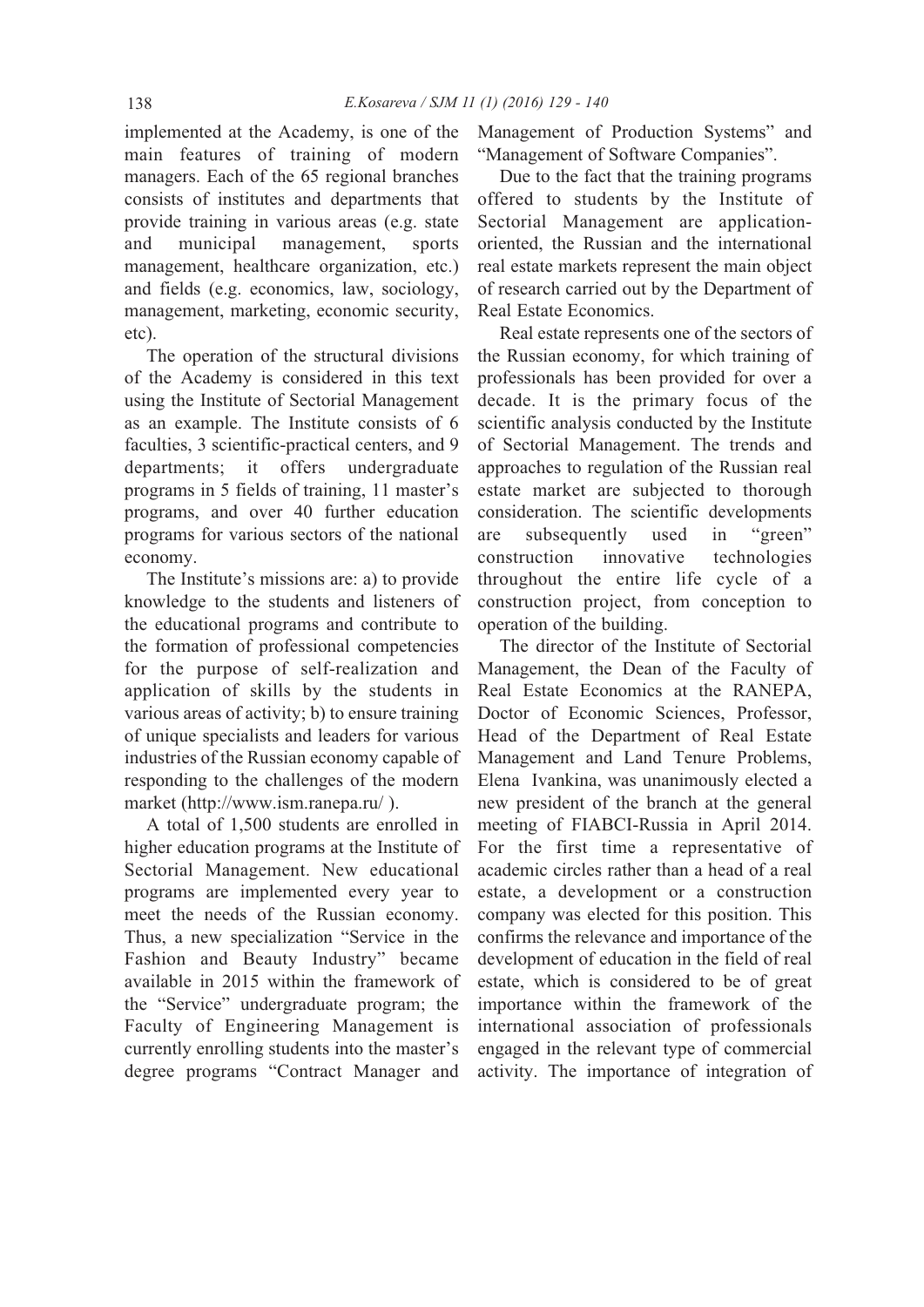professional communities into the teaching process has been emphasized by many experts.

"... the Department of Real Estate Economics (at the Institute of Sectorial Management of RANEPA) will translate FIREC, as well as Global 1 and Global 2 courses into the Russian language and adapt them to Russian conditions. These training programs, designed for training of consultants for the international real estate market, will be included in the training courses for masters and MBA students majoring in real estate management. The students will receive FIABCI certificates upon course completion, which will greatly expand their career opportunities" (Ivankina & Kurilenko, 2014)

Application of research findings of the Institute of Sectorial Management is feasible subject to development of the following disciplines: "Real Estate Economics", "Project and Program Management", "Real Estate Management", and "Real Estate Development". The research findings may also be used by federal and regional authorities for the purposes of scientific and methodological support of the regional residential construction development programs.

The research findings are recommended for review to regional and federal ministries and agencies, specifically: the findings of the research and development activities carried out by the Institute of Sectorial Management are application-oriented in character; the materials obtained during the study were submitted to the Housing and Communal Services Reforming Assistance Fund, as well as to the heads of a number of regions and territories of the Russian Federation.

The findings of the scientific research conducted by the Institute of Sectorial

Management are of practical value and can be used in the preparation of proposals on the potential paths of the public-private partnership (hereinafter referred to as "PPP") the field of affordable housing, engineering and social infrastructure, as well as the development of specific measures of implementation of the PPP at the regional level.

As one of the largest structural units of RANEPA, the Institute of Sectorial Management fully implements the principle of continuing education and offers human resources training programs for professionals engaged in the institutional reform of the Russian economy.

#### **References**

Inankina, E.V., & Kurilenko, V.I. (2014). The prospects of development of the International Real Estate Federation (FIABCI) in Russia. Mechanization of Construction,  $N^{\circ}$  7 p. 3-10.

Mau, V.A., & Klyachko, T.L. (2013). Human capital development – a new social policy. Moscow, Russian Federation: Case.

#### *Web references:*

http://www.ranepa.ru/eng/ http://www.ism.ranepa.ru/